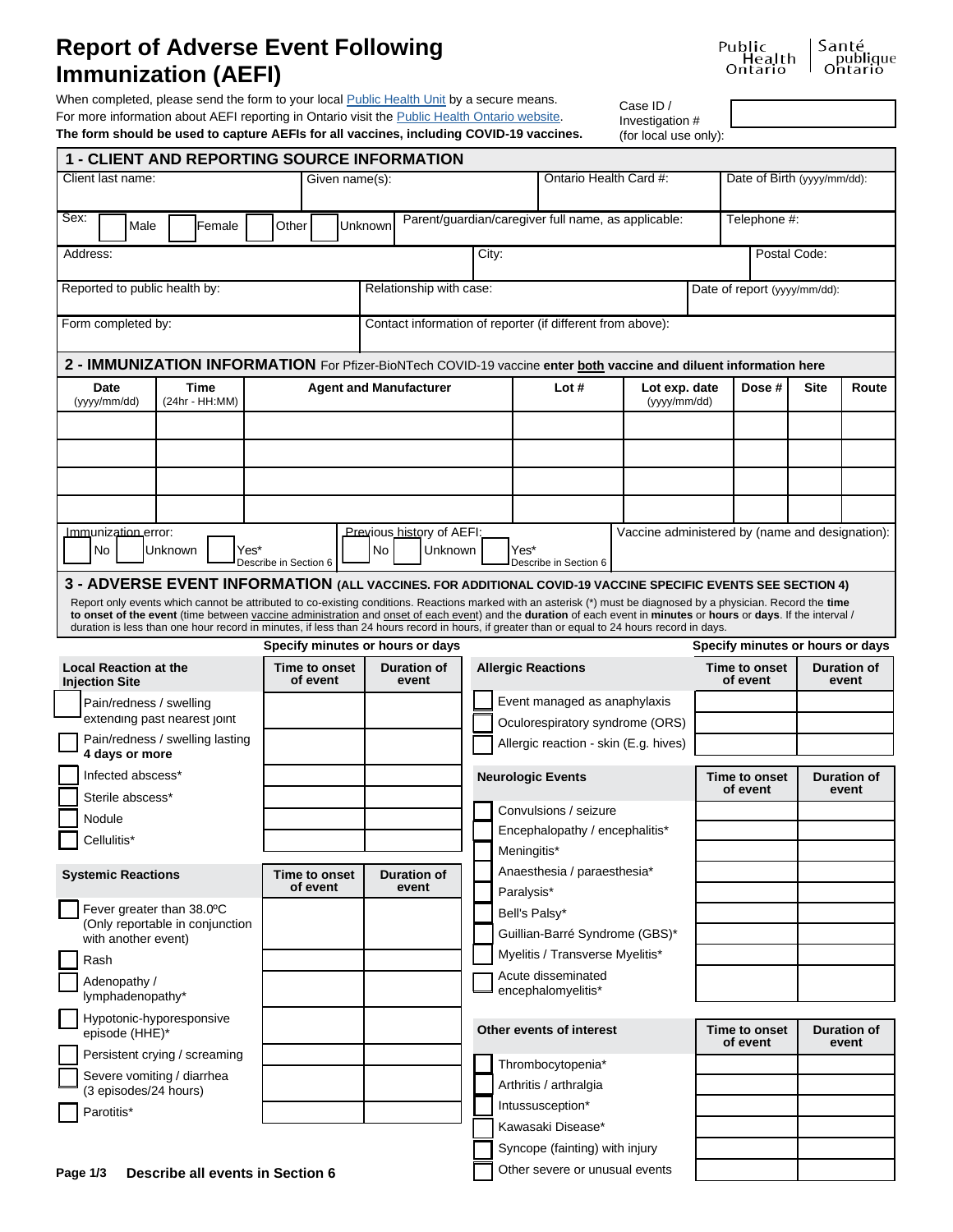## **Specify minutes or hours or days Specify minutes or hours or days 5 - MEDICAL HISTORY** Please provide a detailed description of the client's medical history (e.g. immunocompromised, chronic illness / underlying medical conditions), concomitant medications, history of allergies. Pregnant at the time of immunization:  $\begin{vmatrix} \gamma_{\text{es}} & \gamma_{\text{obs}} \\ \gamma_{\text{es}} & \gamma_{\text{obs}} \end{vmatrix}$  Unknown If yes, gestation (weeks): **6 - COMMENTS FURTHER DESCRIBING THE ADVERSE EVENT(S)** Please provide a detailed description of the event including all signs and symptoms, investigation, treatment, hospitalization details, and description of previous history of AEFI or immunization error if indicated in Section 2. **7 - HEALTH CARE UTILIZATION & OUTCOME** Please provide information about health care utilization related to the event. Outcome to be updated by the Public Health unit when the investigation is complete. Medical consultation  $\Box$  Yes  $\Box$  No Date  $\Box$  No Date Name and address of health professional attending the event: (yyyy/mm/dd) Seen in emergency **The Seen in emergency**  $\sum$  Yes  $\sum$  No Date (yyyy/mm/dd) Name and address of facility where the event was attended to Admitted to hospital **The State of State Admission Date** (e.g., hospital name):<br>because of event  $\Box$  Yes (yyyy/mm/dd) because of event Discharge Date (yyyy/mm/dd) **OUTCOME** Describe: Recovered **Not** yet recovered (describe below) Persistent or significant disability **Persistent or significant disability** | Unknown<br>incapacity (describe below) | | Unknown Date of outcome: (yyyy/mm/dd) Death (describe below) The personal health information provided on this form is collected under the authority of the *Health Protection and Promotion Act* and O. Reg 569. The personal health information is used to signal adverse events that may require more in-depth investigation and to ensure the continued safety of vaccines on the Canadian market by monitoring adverse events following immunization with vaccines. The information collectedmay be shared with the Public Health Agency of Canada. If you have questions about the collection of this personal health information please contact your local public health unit. Client last name:  $\vert$  Date of Birth (yyyy/mm/dd): Given name(s): **Page 2/3 COVID-19 AESI Time to onset of event Duration of event** Acute kidney injury Acute liver injury Acute pancreatitis Anosmia and / or ageusla Rhabdomyolysis Single organ cutaneous vasculitis Subacute thyroiditis Erythema multiforme Chilblain like lesions Myocarditis / Pericarditis **COVID-19 AESI Time to onset of event Duration of event** Vaccine-associated enhanced disease Multisystem inflammatory syndrome in children or adults Acute respiratory distress syndrome Acute cardiovascular injury Coagulation disorder (including thrombotic events) Thrombosis with Thrombocytopenia Syndrome / Vaccine-Induced Immune Thrombotic Thrombocytopenia **4 - COVID-19 ADVERSE EVENT(S) OF SPECIAL INTEREST** In addition to the adverse events listed on the page one, please indicate occurrence of any of the following reactions associated with administration of COVID-19 vaccine. These reactions should only be used for AEFIs reported following receipt of COVID-19 vaccine.